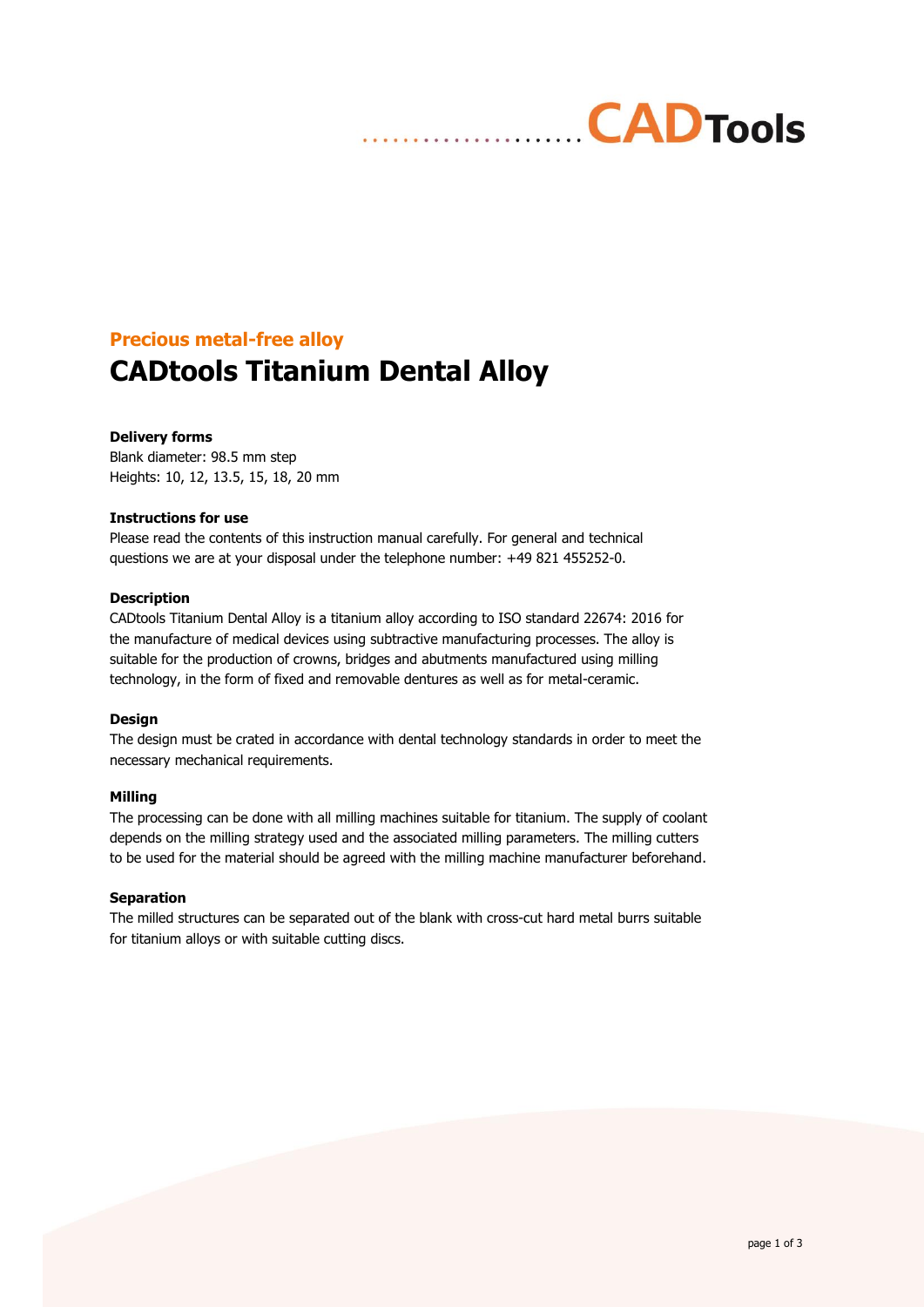#### **Further processing**

The elaboration and finishing of the frameworks and their surface should be done using clean milling tools suitable for titanium.

The post-processing should only be done in one direction on the surface in order to avoid material overlapping. Otherwise, these can lead to the formation of bubbles in the ceramic veneering. During the process, pay attention to the maximum speed recommended by the manufacturer for rotating tools.

After the workpiece has been processed, it should be sandblasted with aluminum oxide (125 μm) at a pressure of max. 2 - 3 bar. The cleaning is to be carried out with steam. If necessary, degrease with ethyl alcohol. Never use hydrofluoric acid! The workpiece should no longer be touched.

#### **Firing**

CADtools Titanium Dental Alloy can be veneered with all commercially available titanium ceramic materials with a suitable CTE.

#### **Storage**

The product properties are not affected by normal fluctuations in ambient conditions (e.g. temperature, pressure or light).

#### **Disposal**

The applicable national regulations and the relevant information in the safety data sheets must be observed.

#### **Safety instructions**

Metal dust and vapors are hazardous to health. A suitable aspiration system should be used when milling. Titanium powder can ignite in the presence of oxygen. It is therefore advisable to mill the metal with a water-based cooling lubricant and a suitable fire protection system.

Intolerance symptoms with non-precious metal alloys are extremely rare if the manufacturing process is followed in accordance with the instructions for use. In the event of a proven allergy to a component of the alloy, it should not be used for safety reasons.

In individual cases, galvanic reactions can occur in the event of contact with other metallic elements and the use of different types of alloys in the same oral cavity.

Each product is identified with a batch number. For traceability purposes, it is recommended to enter this number on the patient's data sheet.

The product sold is not sterile.

**CADTools**